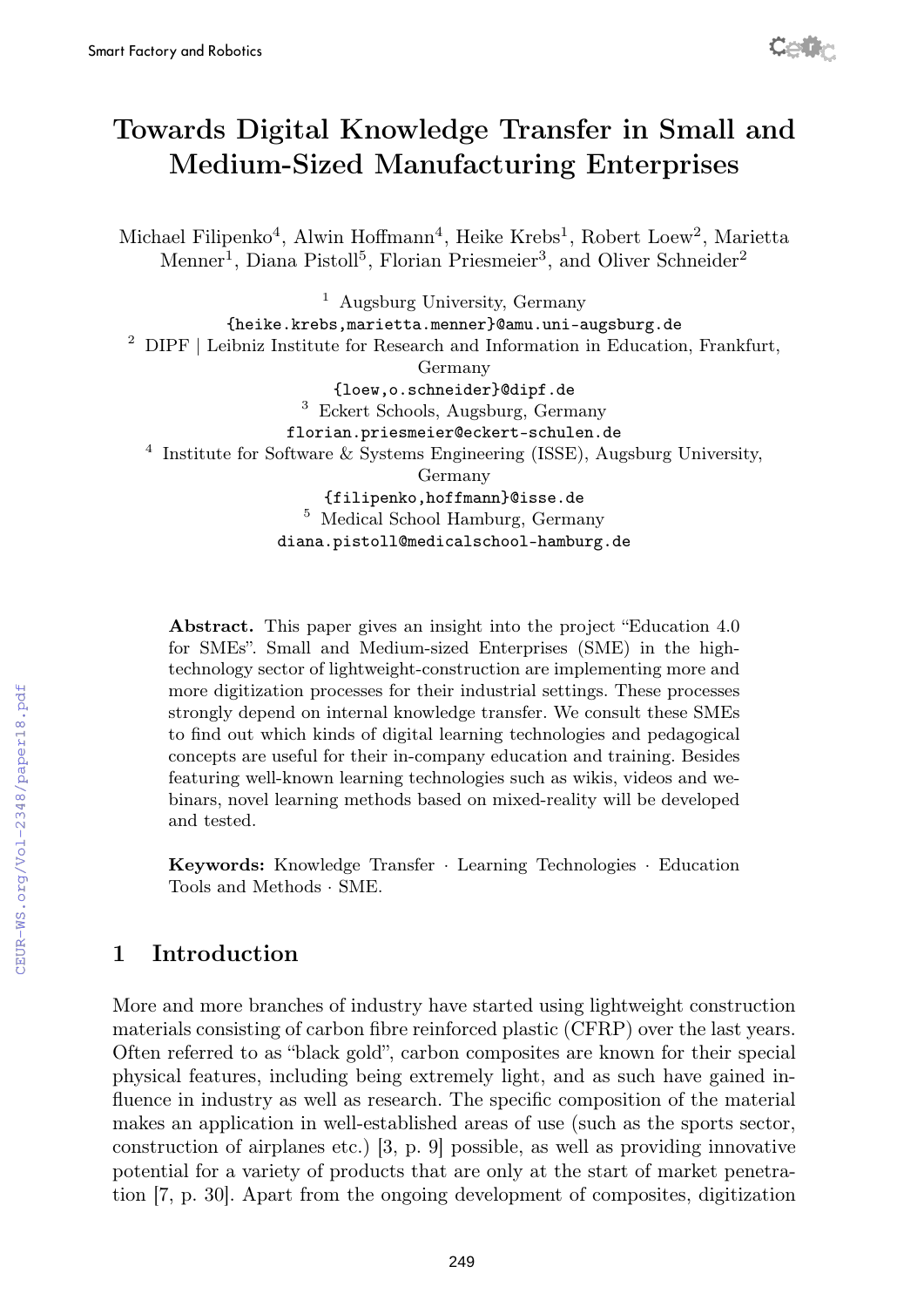is the second large challenge that composite companies are facing today, especially Small and Medium-sized Enterprises (SME), that abound in the composite sector. On the one hand, they need to implement digitization processes in their industrial setting, the result of which is referred to as "Industry 4.0" [2] in Germany. On the other hand, the challenge of digitization is closely connected with meeting the customers' needs for digitizing complete value-adding networks typical of the composites branch. As production cycles become shorter and shorter and technical innovations abound, plant construction and the development of new machines have to comply with ambitious requirements aiming at both high efficiency and flexibility.

Employees have to keep abreast of these developments, but often lack the necessary IT skills. According to a study by the Centre for European Economic Research (ZEW) about "Digitization in medium-sized companies, its status quo, recent developments and challenges" [6], only one in five companies has a comprehensive digitization strategy. The largest obstacles are the lack of IT skills  $(67\%)$ , reservations about data protection and data security  $(62\%)$  as well as high costs  $(59\%).$ 

Thus, as Industry 4.0 projects are implemented, the staff need to aquire different and new qualifications and skills (e.g., in specific software, IT technologies, or machines), but also concerning skills in interdisciplinary cooperation. A study by the German Economic Institute [8] shows that 85% of enterprises in Germany invest in their employees' further education and training. To this end, enterprises offer classical ways of training like seminars, but increasingly also use informal formats that allow their employees individual on-the-job training, be it supported by digital media or in the form of information meetings. However, a majority of employees does not feel well prepared for digitization, as 72% claim to lack the time for further trainings on digitization issues and 59% say that their employer does not offer any further training on said topic according to the German Association for IT, Telecommunications and New Media [5].

This situation is the starting point of the project on "Education 4.0 for SMEs". It aims at finding out more about possible support of SMEs in their digitization challenges in terms of knowledge transfer. In a high-technology sector such as the composite sector, it is essential to collect a company's knowledge of specific software, IT technologies, or machines and to share this knowledge among its employees. Hence, the main objective of the project is to research and develop organizational and technical solutions to support SMEs in the composite sector by introducing or improving digital knowledge transfer in order to prepare them for the challenges of "Digitization" and "Industry 4.0". To achieve this, we are working with selected SMEs from the composite sector association Carbon Composites e.V. (CCeV) which is also a project partner.

This paper, after sketching the research question in section 2, outlines the approach of the project, dividing it into an organizational and a technological dimension (cf. Sect. 3). Due to the close connection of digital learning and knowledge transfer, not only to the skills but also attitudes of the learners themselves, it is paramount to include reflections on the motivational design relevant to the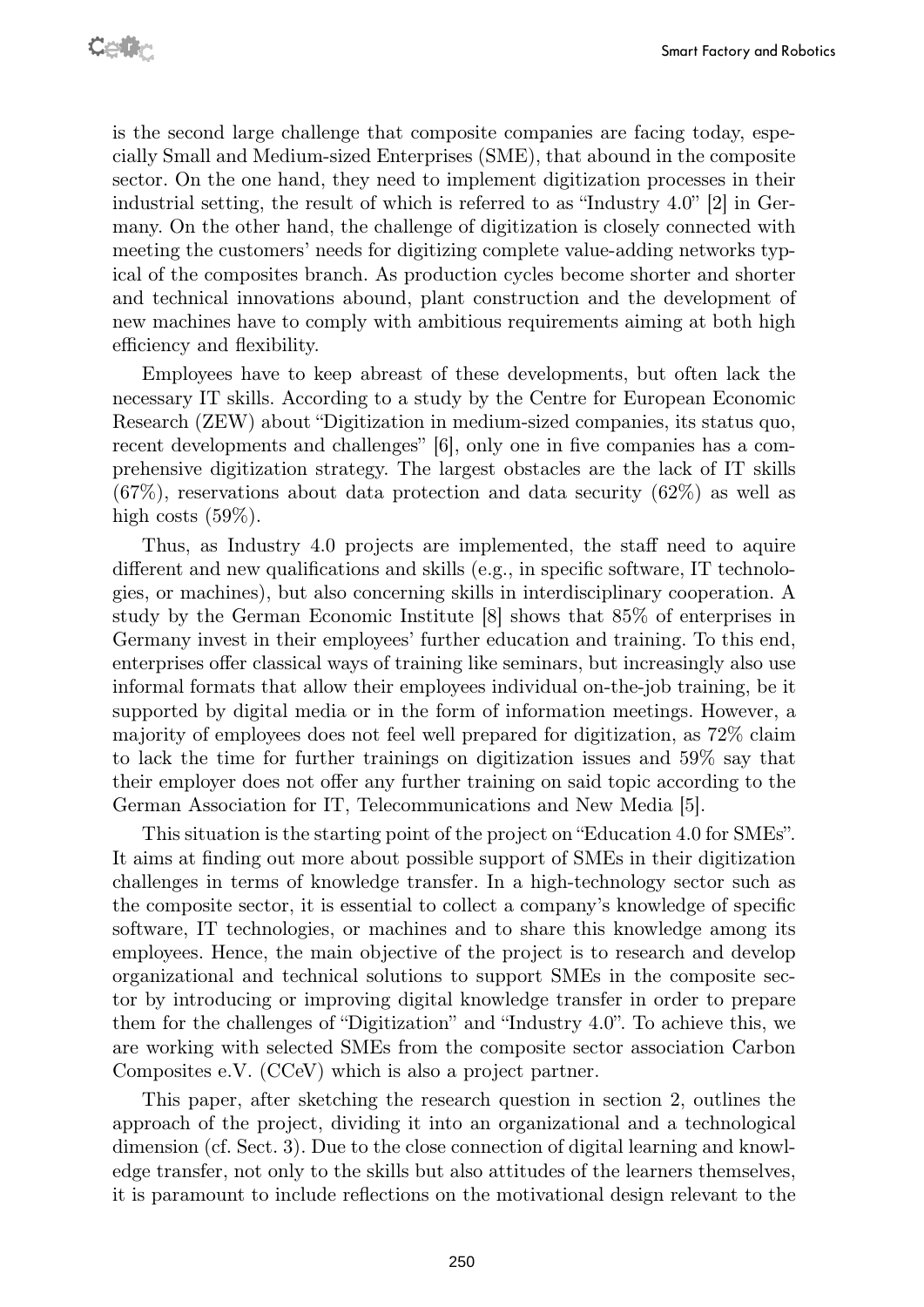project's proceeding (cf. Sect. 4) before giving an outlook of the conclusion in section 5.

# 2 Research Question

SMEs within the lightweight construction sector mostly focus on developing their production processes, but this development highly depends on their employees' know-how. Demographic change, the lack of skilled workers and a growing importance of knowledge-intensive ways of production as a consequence of the current digitization process [1] even add to this dependency, besides knowledge management, the project addresses (digital) training and education processes in SMEs, which are often neither well defined nor efficient. Discussing these difficulties with a group of SMEs, our project focuses on the following research question:

"How can SMEs be supported in digitization challenges through digital knowledge transfer and learning offers so that they can integrate these digital learning processes into their day-to-day work as easily as possible?"

Based on this research question, we have defined three research interests, which are sketched in the next three sections.

#### 2.1 Type of Training: General vs. Specific Knowledge

A first focus of our research interest lies on the type of training. Therefore, the project aims at assessing which digital tools or strategies perform best within certain contexts and for which types of knowledge. One context includes trainees during their vocational training, which is based on a dual system in Germany. This means that trainees attend vocational schools, where they are provided with general knowledge about their future jobs. At the same time, they work in a company, where they acquire more specific knowledge, e.g., containing company specific information. This differentiation in general and specific knowledge can be mirrored for other further education opportunities within the company.

Thus, in a context of on-the-job training, for example, education media for generic topics could be developed and shared with other companies, making use of the network of composites companies we address during the term of our project. Possible topics might be safety requirements, machine operation descriptions, or – on a meta level – digital tools themselves as a support for digital learning (see Sect. 3.2).

#### 2.2 Type of Trainee: From Consumers to Producers

A second part of our research question can be seen as addressing the role of the learner, which goes hand in hand with certain learning strategies or methods. While in the area of knowledge management it is common to self-document know-how, it is unusual for employees to develop learning media. This might be the case due to the lack of tools that can be used without special educational skills. However, young people in vocational training today are used to producing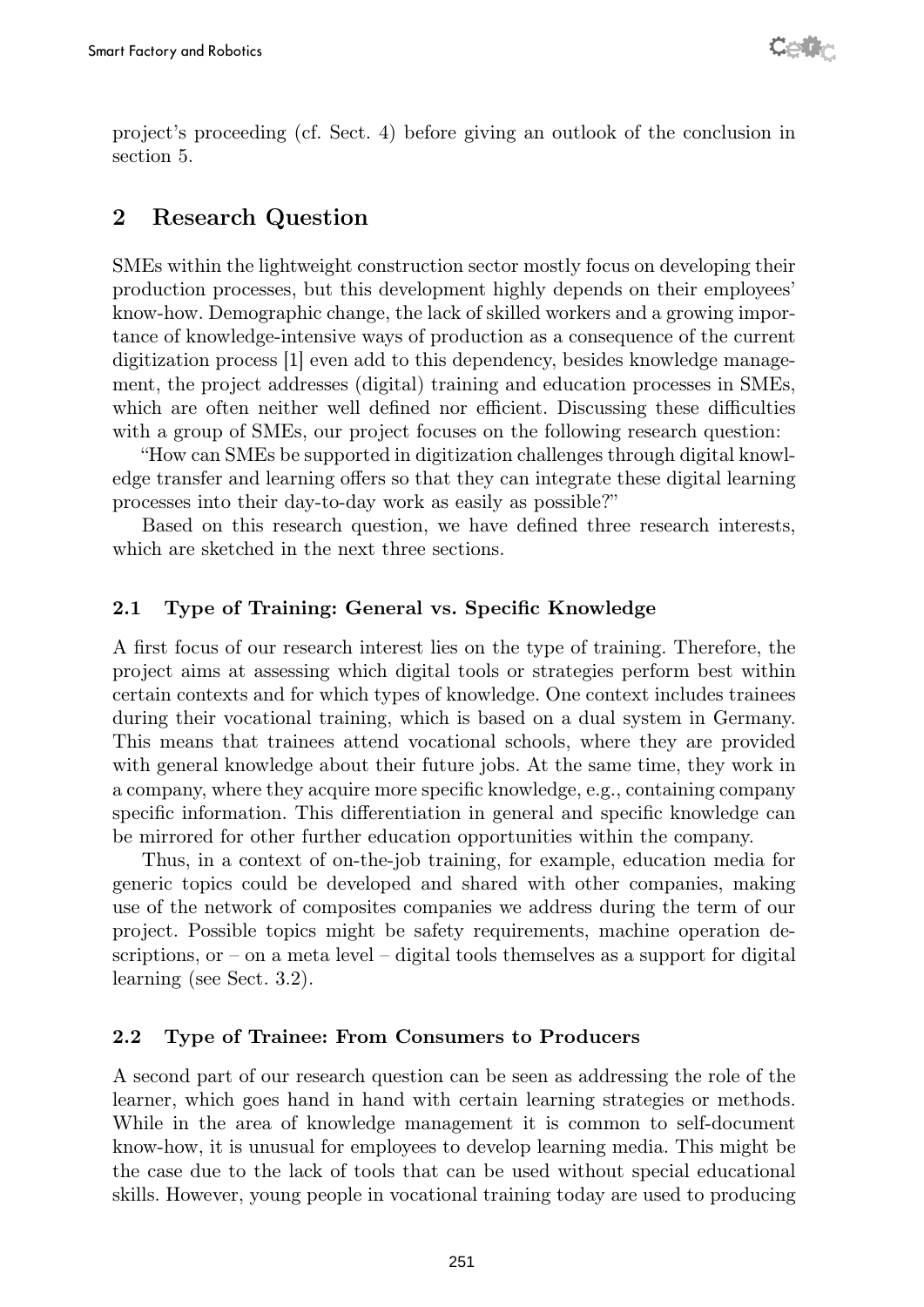presentations, blogging, writing and commenting within social media and even creating graphics and charts. Also a lot of people working in the training sector of SMEs are used to develop simple kinds of learning materials like operational sequence descriptions as text or graphics. All these people are able to describe detailed facts in a face-to-face situation.

So, why not use a camera to produce a video? It will not look like a perfectly produced video with a professional speaker, special cuts, or be perfectly illuminated. But it will fit perfectly in internal training scenarios; and meanwhile smartphones provide adequate video quality. Moreover, using mixed reality (MR) technology it is possible to record motion sequences and annotate them with context-sensitive information in 3D. In this way, for example, an operational sequence can be shown in 3D, e.g., how to set up a machine. Starting from this sample of digital methods, the project will explore in which ways and how effectively employees develop, use and react to which measures.

#### 2.3 Type of Devices: Office vs. Shop Floor Environments

A sustainable implementation of digital strategies of learning and knowledge transfer in SMEs of the composite sector entails specific challenges. A fundamental distinction between such companies and typical office workplaces is that access to IT equipment is not granted in factory buildings. Especially in the composite sector, dusts of composite material would destroy standard computer equipment within a short period. Therefore we are discussing with SMEs within our project-network how to support learners and media producers – on average there are two PCs available for a whole manufacturing department (on the basis of interviews with our project partner SMEs).

Since media affinity of learners is important for deciding which kinds of media should be offered, for example in an e-learning course, we want to develop a study on the media affinity of employees in the composite sector. This study should recommend which kind of media is efficient in which use case based on demographic as well as social or cognitive factors, for example age, affiliation to a specific department, or one's level of experience.

### 3 Approach

Based on the main objective of the "Education 4.0 for SME" project, i.e., to support SMEs in their digital knowledge transfer, the project implements four measures in close collaboration with the selected SMEs of the German composite networks CCeV. This is shown in Fig. 1. These measures are evaluated and bestpractices are condensed. Within the network, every SME shall have access to a broad base of tools, best practices and support about digital knowledge transfer. On a supraregional level synergies and cooperation structures between SMEs are initiated.

Starting with the determination of requirements within SMEs, individual concepts and solutions for digital learning are developed. In order to provide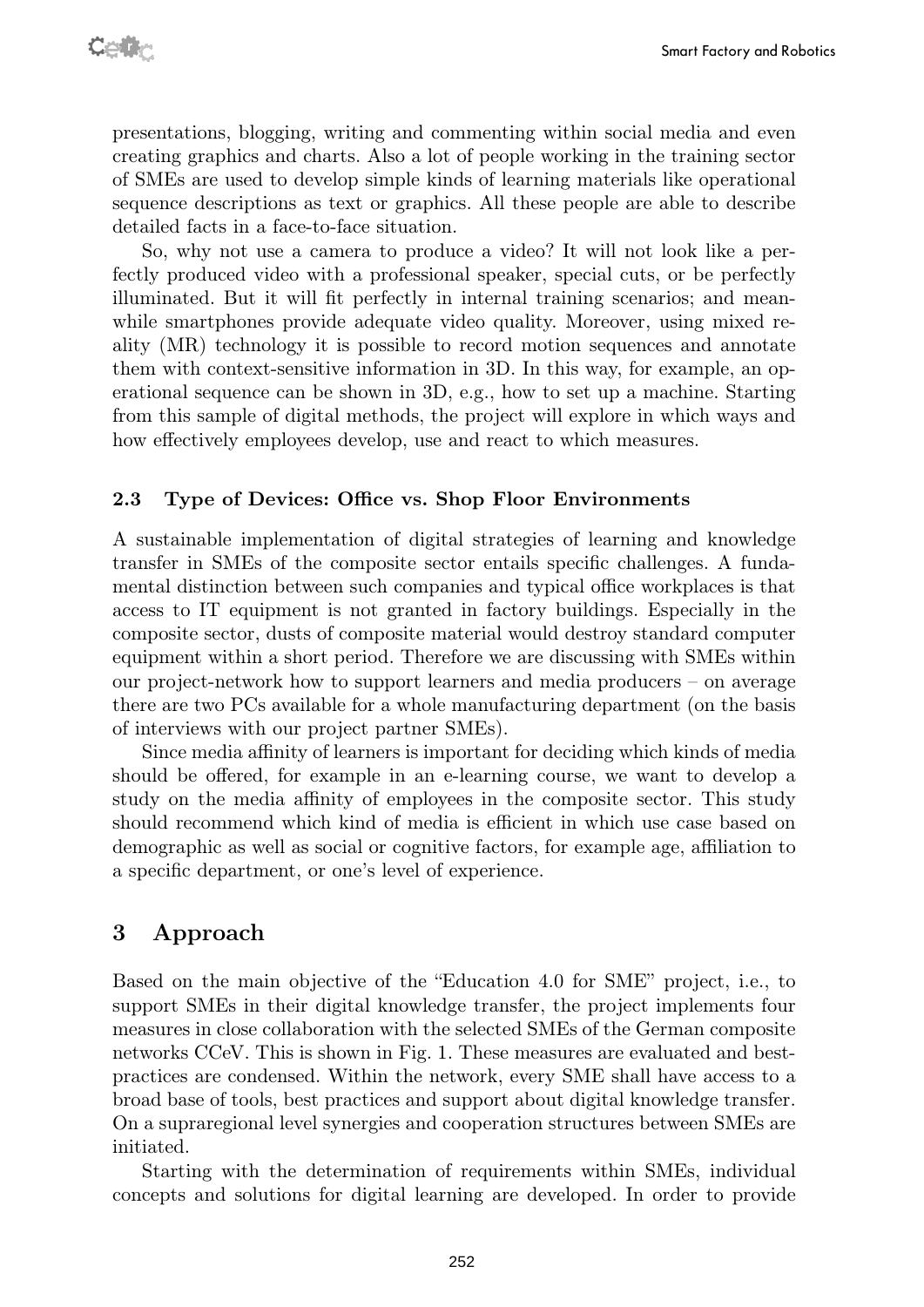innovative solutions, the project also includes demonstrations of digital learning technologies such as mixed reality scenarios, webinars or videos. Lastly, in order to improve the implementation of specific tools and strategies, the project supports the collaborating SMEs in this phase in line with demand. Exemplary content will include safety instructions and the set up of machinery. Aiming at sustainable solutions, the project focuses on helping enterprises develop and implement digital knowledge transfer themselves. In concrete terms, SMEs should be supported to integrate digital media into their own training and personnel development strategies.



Fig. 1. Approach of the "Education 4.0 for SMEs" project.

By the close cooperation with individual SMEs, we aim at achieving some general insight into possibilities and challenges of digital knowledge transfer in a high-technology sector such as the composite sector. We expect that these insights will have an organizational (cf. Sect. 3.1) as well as a technological dimension (cf. Sect. 3.2).

#### 3.1 Organizational Dimension

On the organizational dimension, the topics of concrete learning modules include specific solutions for requirements identified in a respective analysis, such as digitization of existing strategies of knowledge transfer. Here, organizational factors such as the structure of the company with respect to its different departments and existing strategies of knowledge transfer are at the center of interest in order to explore the effectiveness and sustainability of the chosen strategies. This includes personal factors, such as gender, age, cultural background, or level of experience. Through a mobile learning studio provided by our project, SMEs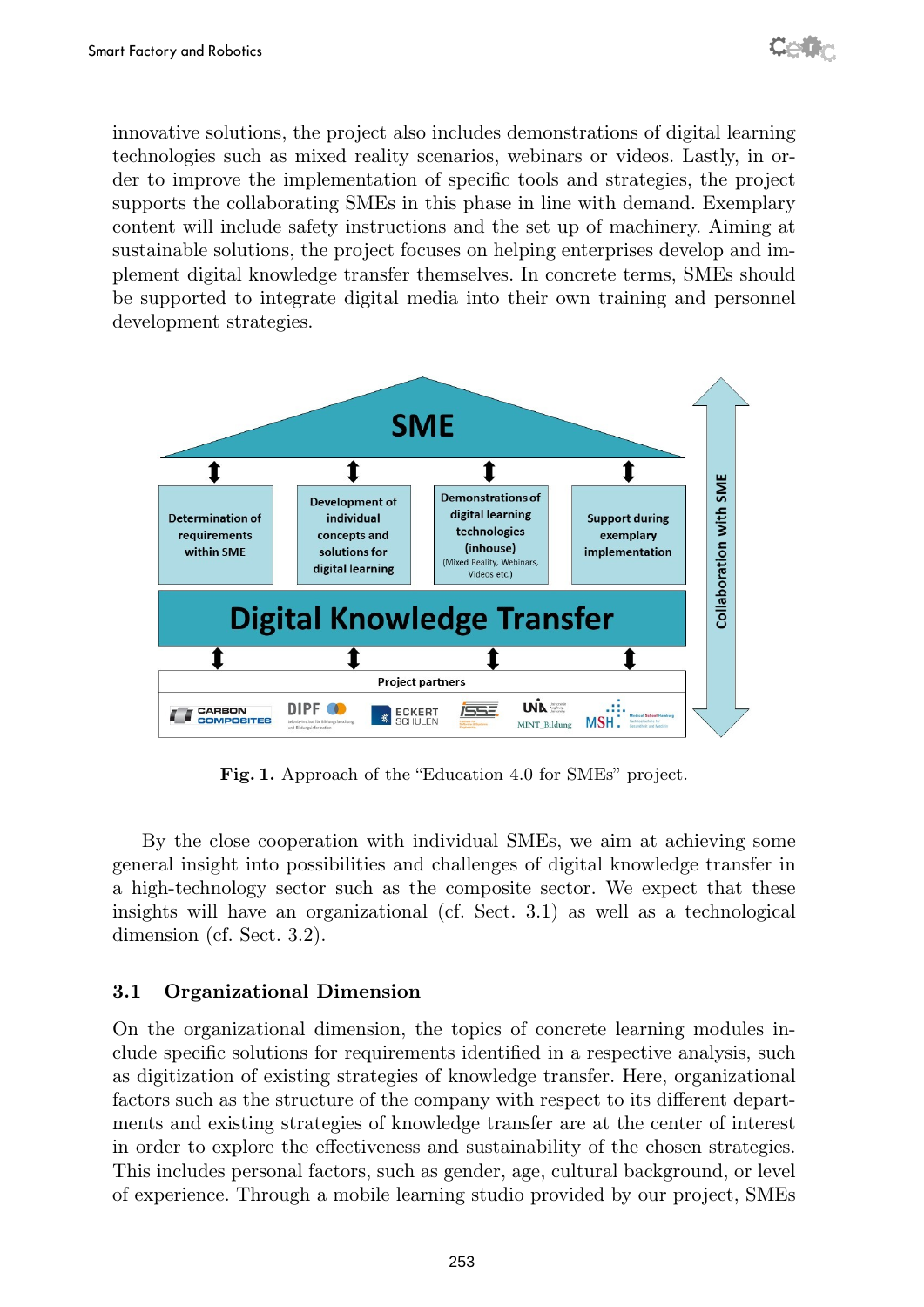can use required technical infrastructure within the company to develop and evaluate different knowledge transfer and learning strategies. Moreover, employees will be qualified to create their own learning modules based on their specific knowledge and their point of view.

#### 3.2 Technological Dimension

The project will feature a broad range of different digital learning and knowledge management technologies. The SMEs are thus able to test and evaluate different approaches. Moreover, it allows us to compare different technologies for the same content. Thus, best practices can be developed for different categories of content. In addition to well-known digital teaching-learning solutions (such as wikis, podcasts, webinars or video conferencing), novel digital learning infrastructures are used. A mixed-reality (MR) learning environment is being developed for this purpose. This allows users to perform a learning module while interacting with machines. In such a setting, context-sensitive information can be shown directly where it is relevant (e.g., at a button or a lever). With this MR learning environment, employees should be enabled to "record" their typical setup or operation procedures for a machine. As a consequence, they digitize their machine-specific knowledge and make it available to other, less experienced colleagues.

#### 4 Motivational Design

To ensure the objective of achieving progress in embedding digital learning methods into the manufacturing sector, a motivational design is conceptualized. This design will serve the purpose of supporting the processes of self-regulation while performing a learning action. The basis for creating the motivational design is a hierarchic developmental model which consists of three extension levels (see Fig. 2). This gradation does not only help to ensure the productivity of the hereby developed learning system but also enables evaluation at an early stage.

The Integrated Model of Learning and Action (German: Integriertes Lernund Handlungsmodell; ILHM)  $|4|$  is used as the theoretical foundation of the model as well as findings from the research of SensoMot (German: Sensorische Erfassung von Motivationsindikatoren zur Steuerung adaptiver Lerninhalte). The levels, more specifically the learning content and the single features, are being developed considering the context of lightweight construction.

The ILHM consists of a motivational phase, an intentional phase and an action phase. All three phases contain several segments, for which oneself needs to be in different affective states. Specific feedback processes, assuming they were successful, will then help to keep a self-regulated learning motivation [4].

The objective – to increase the motivational fit between the needs of the learner and the digital educational offer – can be realized through the user's feedback processes which will allow an adaptation of the presented materials and/or methods. For that purpose, the motivational needs will be integrated into the motivational design, e. g. the need for deciding on a learning content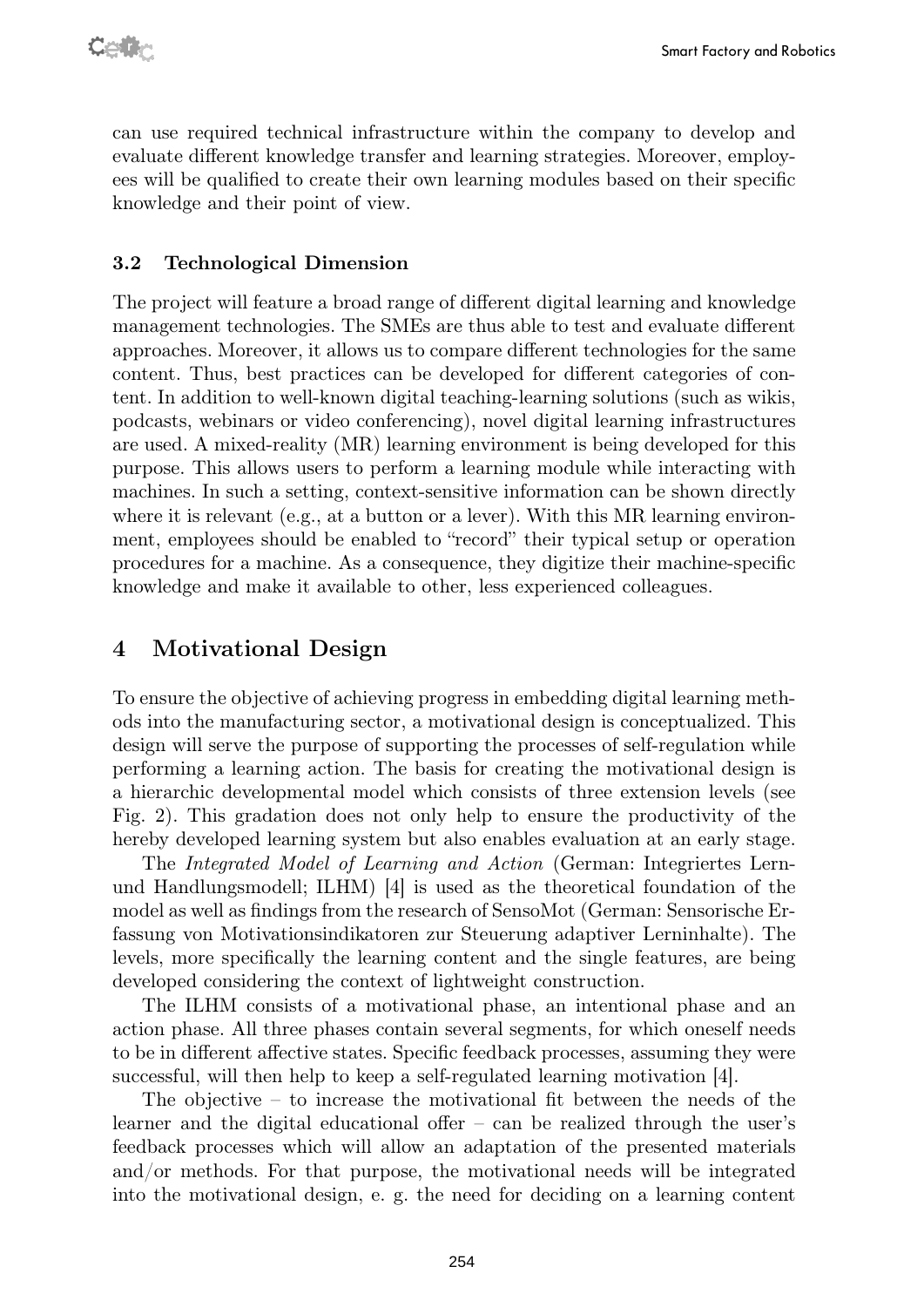

Fig. 2. Hierarchic Developmental Model.

and a strategy autonomously. It is important to consider the segmentation of learning content, multiple learning strategies the user will have access to, as well as accompanying feedback and auxiliary features. Based on the motivational design, motivational indicators will be drawn to then be integrated into the SensoMot project where physiological parameters will be identified and collected. By creating those parameters, it will be possible to automatically match a certain digital learning environment to the motivational needs of the learner. Hence, through the individualization of the learning experience, the motivational design should offer a more profound motivational approach, specifically a higher learning efficiency, a linkage of learning contents and a transferability of those contents, which will result in higher memory capacity for the learned content.

The motivational design should also be applicable to the context of mixed reality (MR), minimizing immersion and therefore decreasing the blocking of a learning experience. Particularly in the manufacturing sector, introducing such a design is of great importance in order to ensure the maximization of successful learning in the context of machine- and target-oriented apprenticeship and training.

### 5 Conclusion

In this paper, we presented the research question of the "Education 4.0 for SMEs" project and introduced its approach. The SMEs we are targeting are from hightechnology sectors – in our special case from the lightweight-construction sector. In a high-technology sector, the employees' knowledge of specific software, technologies or machines are crucial for the success of a company. Hence, the main objective of the project is to research and develop organizational and technical solutions to support SMEs in the composite sector by introducing or improving digital knowledge transfer. For this kind of knowledge, relevant employees must be enabled to create digital learning modules in a few steps. Hence, employees